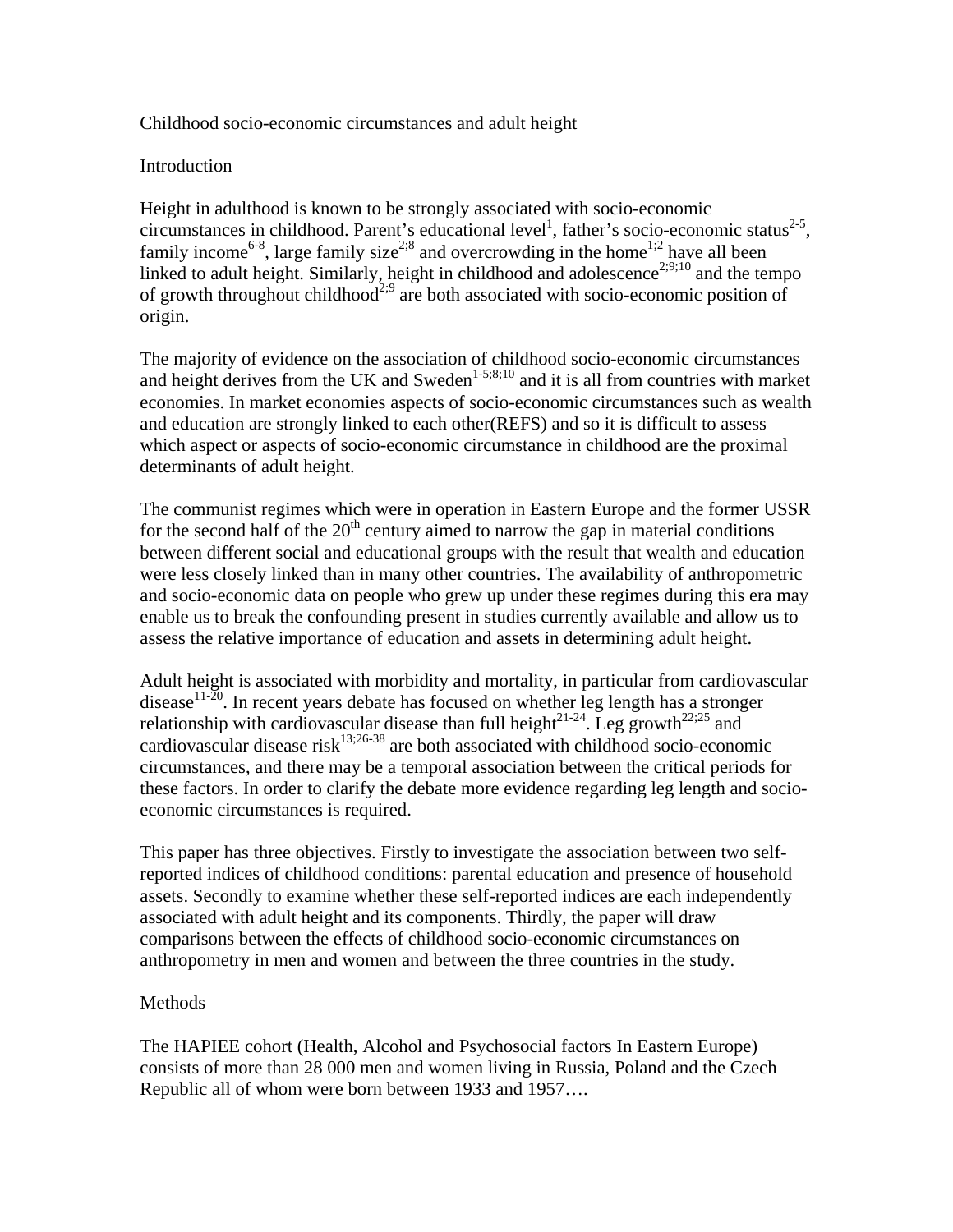Participants completed a structured personal questionnaire which included questions regarding their mother's and father's education and household assets when they were aged ten (cold tap water, hot tap water, radio, refrigerator, kitchen and toilet in the home). Measurements were taken of participant's height and trunk length. Trunk length was measured as the height from the seat of the chair to the top of the participant's head whilst the participant was seated. Trunk length was subtracted from height to give leg length, and leg to trunk length ratio was calculated.

Linear regression assessed the associations between indicators of childhood socioeconomic circumstances (mother's education, father's education and assets in the home at age 10) and anthropometric measures (height, leg length, trunk length and leg to trunk length ratio). Multivariate analyses were conducted separately for men and women and for the three countries. Multivariate analyses adjusted for year of birth, to control for any secular trends in anthropometry, and for each of the other measures of childhood socioeconomic circumstances.

#### Results

The proportion of participants who had each asset varies between the three countries and in all cases, other than hot water and radio ownership, Russia had the smallest proportion and the Czech Republic the largest (data not shown). Reflecting this, the mean number of assets in the home at age ten was highest in the Czech Republic and lowest in Russia (table 1). Proportions of parents with the upper three levels of education (vocational, secondary, university) were similar in Russia and Poland, however of those remaining more Russians than Poles had parents who had not completed their primary education (table 1). Data for the educational level of participant's parents is currently unavailable for participants from the Czech Republic.

Czech men and women were the tallest of the three nationalities and Russian men and women were the shortest. The pattern was similar for leg length. Mean trunk length showed little between country variation and consequently mean leg to trunk ratio was lowest in Russia and highest in the Czech Republic for both men and women (table 1).

In both Russia and Poland there are strong positive associations between father's educational level and assets in childhood. In Poland children whose fathers have a university education have a mean number of household assets 3 greater than those whose fathers have incomplete primary education. In Russia the corresponding value is two (table 2).

Height is linearly associated with assets in childhood in men and women in all three countries and is linearly associated with mother's and father's education in men and women and in Russia and Poland (table 3). Similar associations are seen for leg and trunk length (data not shown). Leg to trunk length ratio is not consistently linearly associated with any measure of childhood socio-economic circumstances (data not shown).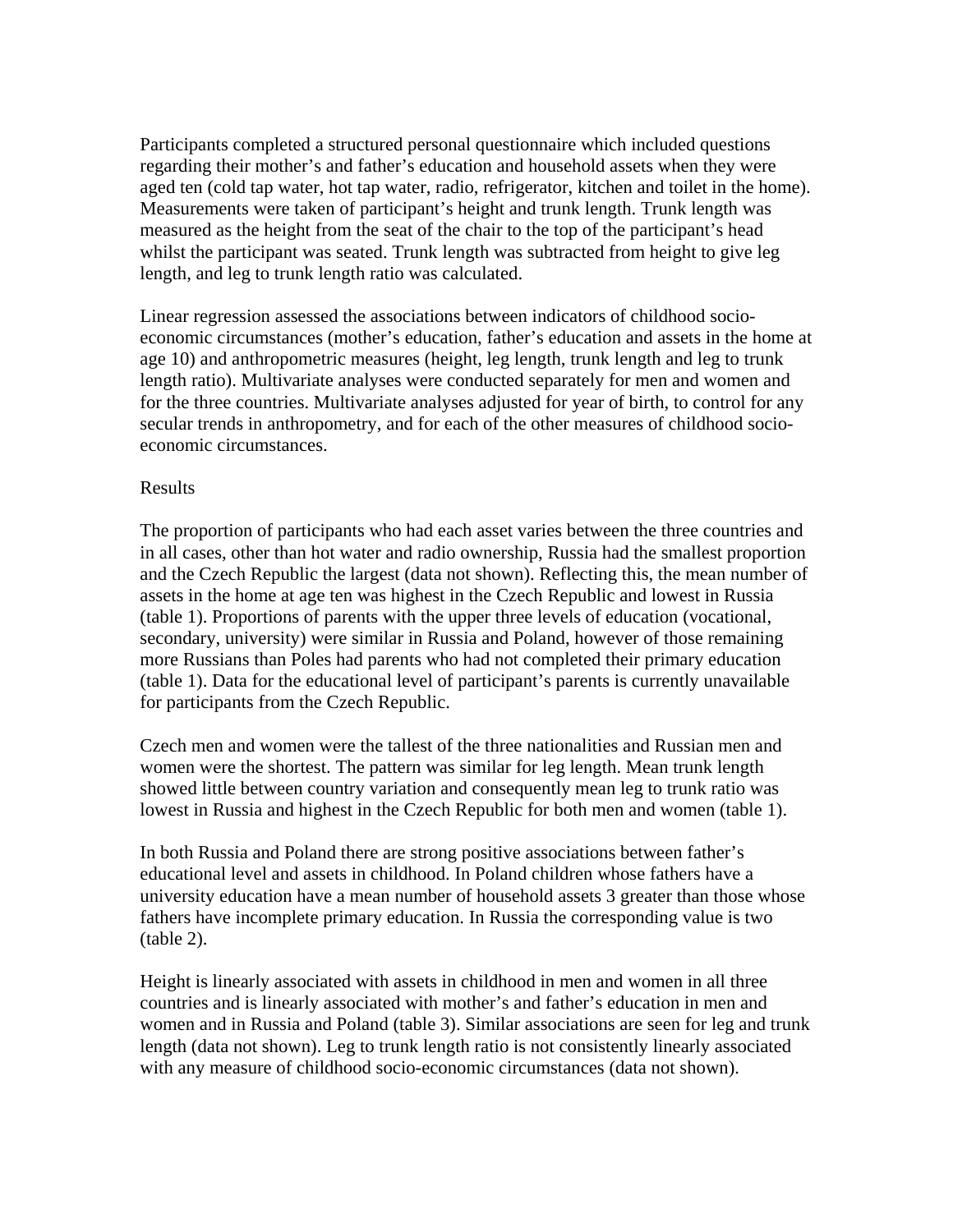Age adjusted regression analyses showed that height, leg length and trunk length are positively and linearly associated with assets in childhood in both sexes and in all countries, with the strongest association seen with height (table 4).

Adjustment for parent's education weakens the associations, particularly in Poland, however associations are all still statistically significant at the 95% level (table 4). Associations of height, leg length and trunk length with assets in childhood are slightly stronger in Russian than Polish men. Amongst women associations with height and leg length are stronger amongst Poles but with trunk length is stronger amongst Russians.

Leg to trunk length ratio does not consistently show a linear association with assets in childhood, although there is some indication of an association amongst Polish and Czech women (table 4).

Age adjusted linear regression showed an effect of father's education on anthropometric measures in both men and women in Poland and Russia (table 5). Particularly strong was the positive effect on height, leg length and trunk length of participant's father having a university education as compared to primary education. Absolute effects are strongest on height compared to other anthropometric measures, in men and in Poland.

After adjustment for assets in childhood effects are weakened but all, other than the association between leg length and father's education in Russian women, are still statistically significant at the 95% level.

Further adjustment for mother's education showed that father's education has an independent effect on Polish men's height, leg length and trunk length and on Polish women's height and trunk length (table 5).

There is no effect of father's education on leg to trunk length ratio in the Russian population, but there is a weak effect in Poland which remained statistically significant after adjustment for childhood assets (data not shown).

Age and asset adjusted associations of mother's education and anthropometric measures are similar to those with father's education (table 6). On further adjustment for father's education mother's education was shown to have an independent effect on height, leg length and trunk length in Russian men.

#### **Discussion**

Assets in childhood and mother's and father's education are all associated with anthropometric measures including leg length, trunk length and total height. The strongest associations are seen with total height, negating the suggestion that leg length is the most plastic anthropometric measure and the one which is most vulnerable to effects of low socio-economic position in childhood. These data suggest that all types of disadvantage during childhood can negatively affect all components of height.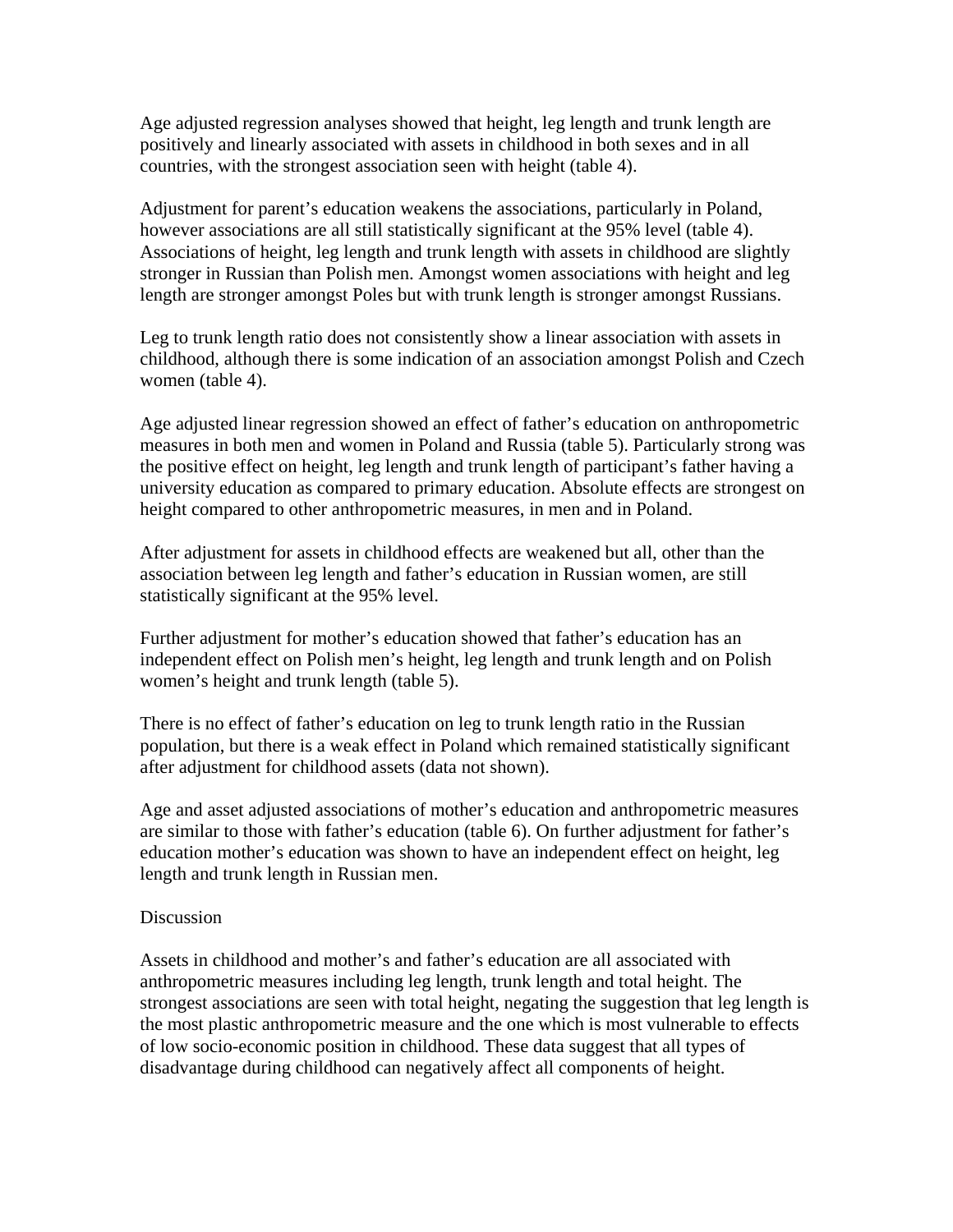Assets in childhood show a positive relationship with height in all subgroups, with the strongest association showing that Russian men who had all six assets have an increase in height of 1.8cm over those who had none of the assets.

Father's education has been shown to be of greater significance in Poland than Russia, with Polish men whose father was university educated 2.5cm taller than those whose father did not complete primary education. Mother's education appears to have greatest influence in Russia, where men whose mother has a university education are 3.1cm taller than those whose mother did not complete primary education. Russian women are the only subgroup that did not show an independent effect of either mother's or father's education on their height.

The data also show that there are differences between the different countries of Eastern Europe and the former USSR in terms of the effect of childhood disadvantage on growth.

Figures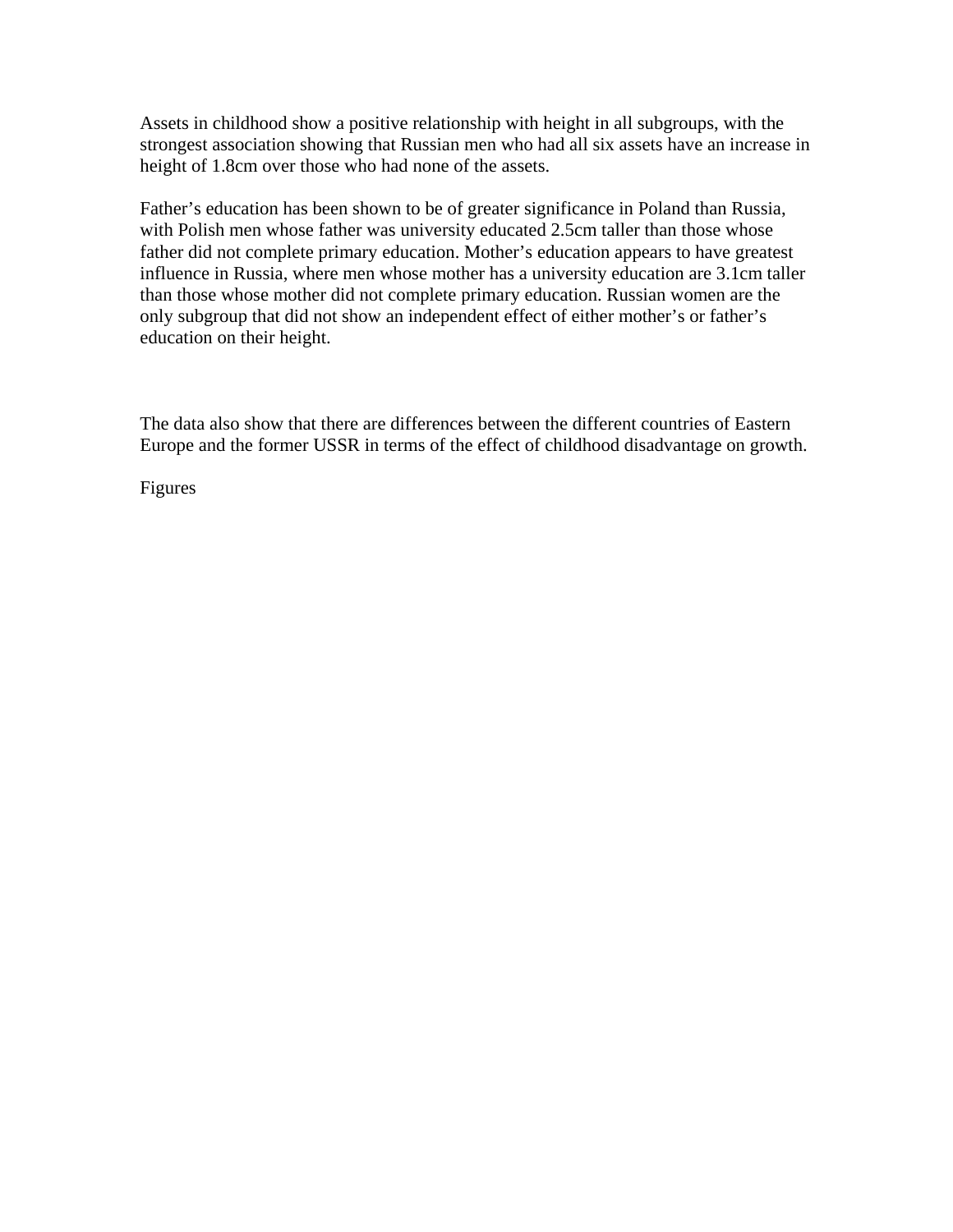| Measure of SES in childhood |                          | Czech Republic |              | Russia        |              | Poland        |              |
|-----------------------------|--------------------------|----------------|--------------|---------------|--------------|---------------|--------------|
|                             |                          | Men            | Women        | Men           | Women        | Men           | Women        |
| Childhood assets            | ${\bf N}$                | 3583           | 3924         | 3980          | 4783         | 4820          |              |
| score                       | 0(%)                     | 1.2            | 0.7          | 10.0          | 9.4          | 6.4           | 5.4          |
|                             | 1(%)                     | 3.3            | 2.3          | 35.8          | 32.8         | 13.2          | 11.9         |
|                             | 2(%)                     | 9.5            | 8.8          | 24.8          | 26.7         | 21.2          | 19.7         |
|                             | 3(%)                     | 17.7           | 18.5         | 10.3          | 11.8         | 15.8          | 15.8         |
|                             | 4(%)                     | 29.9           | 30.6         | 6.2           | 6.7          | 11.5          | 12.6         |
|                             | 5(%)                     | 17.8           | 18.0         | 4.7           | 4.9          | 12.2          | 12.2         |
|                             | 6(%)                     | 20.7           | 21.1         | 8.4           | 7.7          | 19.8          | 22.5         |
|                             | Mean [SD]                | $4.1$ [1.4]    | 4.1 [1.4]    | $2.1$ [1.7]   | $2.2$ [1.7]  | $3.3$ [1.9]   | $3.5$ [1.9]  |
| Mother's                    | N                        |                |              | 4043          | 4829         | 5178          | 5440         |
| education                   | Less than primary $(\%)$ |                |              | 25.5          | 28.7         | 10.5          | 10.0         |
|                             | Primary (%)              |                |              | 31.8          | 30.3         | 51.7          | 51.8         |
|                             | Vocational (%)           |                |              | 15.7          | 16.9         | 13.3          | 13.6         |
|                             | Secondary (%)            |                |              | 21.4          | 19.8         | 20.4          | 20.2         |
|                             | University (%)           |                |              | 5.5           | 4.3          | 4.1           | 4.5          |
| Father's education          | N                        |                |              | 3939          | 4689         | 5168          | 5424         |
|                             | Less than primary $(\%)$ |                |              | 19.7          | 21.9         | 8.9           | 8.5          |
|                             | Primary (%)              |                |              | 32.5          | 30.8         | 42.2          | 41.8         |
|                             | Vocational (%)           |                |              | 18.0          | 19.5         | 20.9          | 20.9         |
|                             | Secondary (%)            |                |              | 20.2          | 19.3         | 16.8          | 18.1         |
|                             | University (%)           |                |              | 9.6           | 8.4          | 11.2          | 10.7         |
| Anthropometry               | $\mathbf N$              | 3265           | 3857         | 4133          | 4919         | 4501          | 4754         |
| Height (cm)                 | Mean [SD]                | 174.8 [6.5]    | 161.9[6.1]   | 171.0 $[6.4]$ | 158.1 [6.0]  | $172.2$ [6.3] | 159.4 [5.9]  |
| Leg length (cm)             | Mean [SD]                | 84.8 [4.6]     | 77.1 [4.3]   | 80.7 [4.4]    | 73.0 [4.2]   | 81.8 [4.5]    | 74.3 [4.3]   |
| Trunk length (cm)           | Mean [SD]                | 90.0 [3.9]     | 84.8 [3.8]   | 90.3 [3.5]    | 85.1 [3.3]   | 90.4 [3.6]    | 85.1 [3.4]   |
| Leg to trunk ratio          | Mean [SD]                | $0.94$ [0.1]   | $0.91$ [0.1] | $0.89$ [0.1]  | $0.86$ [0.1] | $0.91$ [0.1]  | $0.87$ [0.1] |

**Table 1 (1a). Description of childhood socioeconomic circumstances**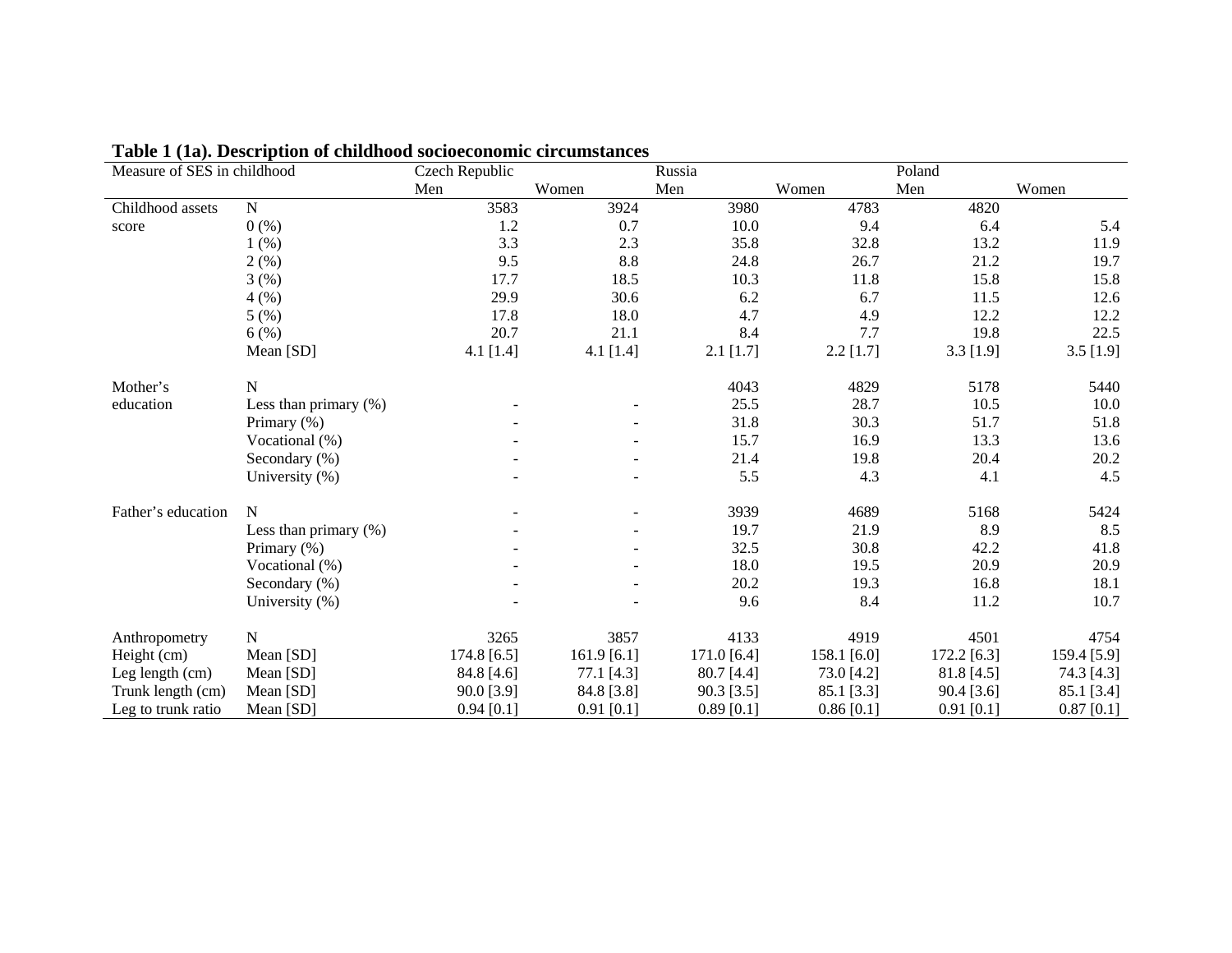|        | Parent's educational level | Russia |                |       |                | Poland      |                |             |                |
|--------|----------------------------|--------|----------------|-------|----------------|-------------|----------------|-------------|----------------|
|        |                            | Men    |                | Women |                | Men         |                | Women       |                |
|        |                            | N      | Mean amenities | N     | Mean amenities | $\mathbf N$ | Mean amenities | $\mathbf N$ | Mean amenities |
|        |                            |        | score [SD]     |       | score [SD]     |             | score $[SD]$   |             | score [SD]     |
| Father | $<$ Primary                | 748    | $1.32$ [1.20]  | 1009  | $1.47$ [1.28]  | 423         | $1.84$ [1.44]  | 422         | $1.96$ [1.45]  |
|        | Primary                    | 1246   | $1.92$ [1.52]  | 1397  | $1.96$ [1.28]  | 2030        | $2.54$ [1.66]  | 2084        | $2.70$ [1.70]  |
|        | Vocational                 | 670    | $2.60$ [1.70]  | 887   | $2.51$ [1.68]  | 993         | 3.76 [1.78]    | 1007        | $3.86$ [1.72]  |
|        | Secondary                  | 764    | $2.36$ [1.68]  | 877   | $2.65$ [1.71]  | 804         | 4.32 $[1.63]$  | 893         | $4.53$ [1.55]  |
|        | University                 | 361    | $3.47$ [2.00]  | 379   | $3.41$ [1.96]  | 536         | 4.87 [1.43]    | 518         | 5.08 [1.34]    |
|        | p for trend                |        | < 0.001        |       | < 0.001        |             | < 0.001        |             | < 0.001        |
| Mother | $\langle$ Primary          | 1000   | $1.34$ [1.21]  | 1357  | $1.47$ [1.24]  | 498         | $2.05$ [1.63]  | 496         | $2.13$ [1.57]  |
|        | Primary                    | 1237   | $1.96$ [1.52]  | 1408  | $2.02$ [1.48]  | 2484        | $2.73$ [1.73]  | 2566        | $2.88$ [1.74]  |
|        | Vocational                 | 607    | 2.83 [1.79]    | 788   | 2.78 [1.74]    | 640         | 3.99 [1.69]    | 662         | $4.18$ [1.67]  |
|        | Secondary                  | 834    | $2.50$ [1.69]  | 926   | $2.72$ [1.71]  | 976         | $4.56$ [1.58]  | 991         | 4.73 [1.48]    |
|        | University                 | 211    | $3.74$ [1.97]  | 201   | $3.73$ [1.91]  | 194         | 4.85 [1.50]    | 224         | 5.11 [1.31]    |
|        | p for trend                |        | < 0.001        |       | < 0.001        |             | < 0.001        |             | < 0.001        |

Table 2 (4.b) Mean amenities score, by father's educational level, country and sex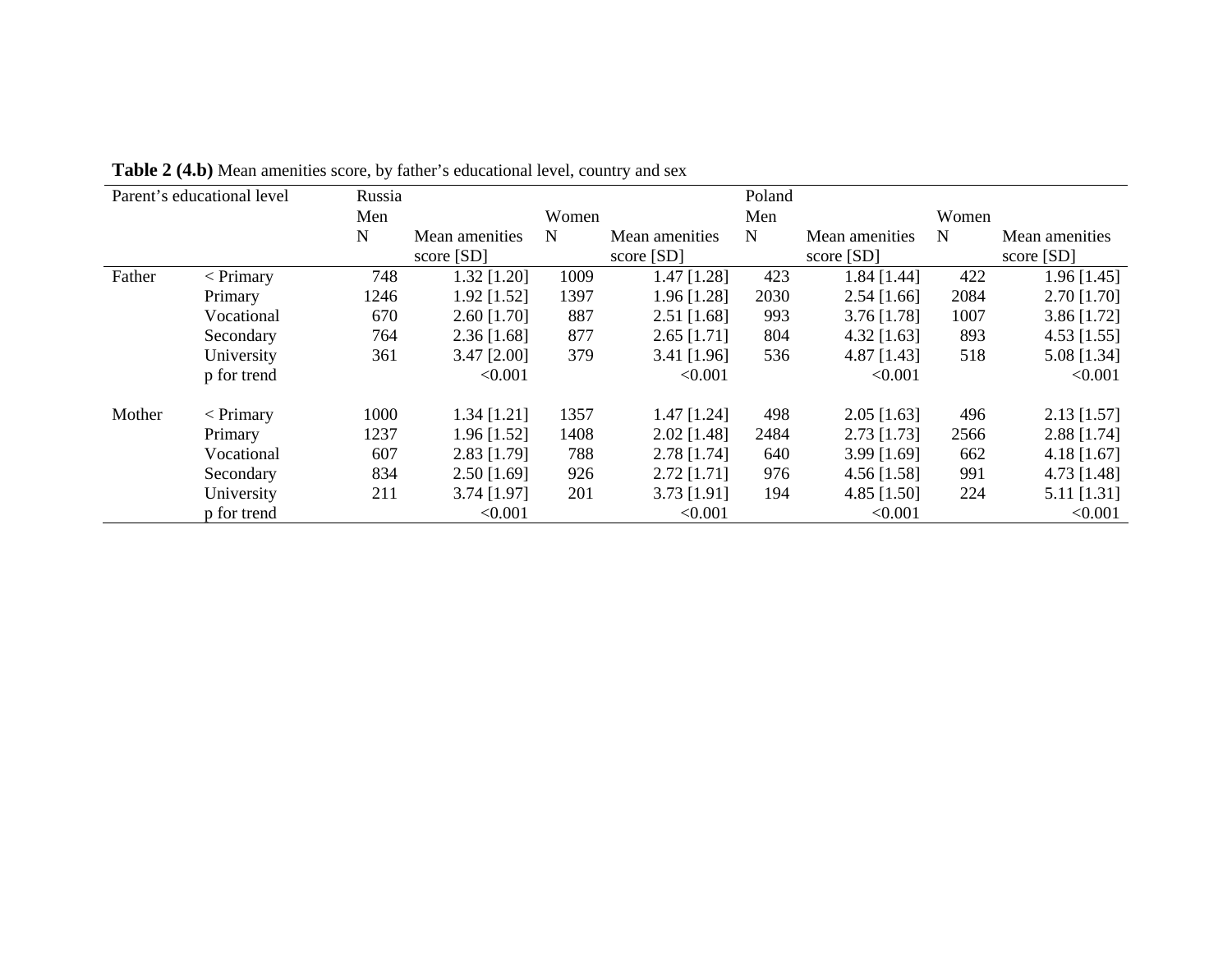| SES measure |                   | Czech Rep.               |                          |             |                          | Russia    |         |             |         | Poland    |         |           |         |
|-------------|-------------------|--------------------------|--------------------------|-------------|--------------------------|-----------|---------|-------------|---------|-----------|---------|-----------|---------|
|             |                   | Men                      |                          | Women       |                          | Men       |         | Women       |         | Men       |         | Women     |         |
|             |                   | ${\bf N}$                | Mean                     | $\mathbf N$ | Mean                     | ${\bf N}$ | Mean    | $\mathbf N$ | Mean    | ${\bf N}$ | Mean    | ${\bf N}$ | Mean    |
|             |                   |                          | height                   |             | height                   |           | height  |             | height  |           | height  |           | height  |
| Amenities   | 0                 | 35                       | 172.7                    | 24          | 159.1                    | 395       | 169.2   | 449         | 156.4   | 254       | 170.2   | 225       | 157.5   |
| score       |                   | 100                      | 171.6                    | 75          | 158.8                    | 1432      | 170.4   | 1584        | 157.2   | 567       | 170.0   | 514       | 157.8   |
|             | $\overline{c}$    | 277                      | 173.4                    | 299         | 160.5                    | 1006      | 170.9   | 1301        | 158.0   | 874       | 171.4   | 861       | 158.6   |
|             | 3                 | 519                      | 173.9                    | 611         | 160.8                    | 428       | 171.6   | 582         | 159.2   | 663       | 171.6   | 690       | 158.8   |
|             | 4                 | 912                      | 174.4                    | 1026        | 161.4                    | 260       | 172.5   | 349         | 159.1   | 488       | 172.7   | 543       | 159.5   |
|             | 5                 | 518                      | 176.0                    | 595         | 163.4                    | 198       | 173.3   | 243         | 159.8   | 486       | 173.0   | 512       | 160.1   |
|             | 6                 | 602                      | 176.5                    | 716         | 164.0                    | 379       | 174.0   | 415         | 161.3   | 832       | 174.4   | 959       | 161.3   |
|             | p for trend       |                          | < 0.001                  |             | < 0.001                  |           | < 0.001 |             | < 0.001 |           | < 0.001 |           | < 0.001 |
| Mother's    | $\langle$ Primary |                          |                          |             |                          | 1044      | 169.6   | 1395        | 156.8   | 469       | 170.7   | 467       | 158.1   |
| education   | Primary           | $\overline{\phantom{a}}$ |                          |             |                          | 1320      | 170.8   | 1501        | 158.3   | 2330      | 171.4   | 2460      | 158.9   |
|             | Vocational        | $\blacksquare$           |                          |             |                          | 668       | 171.9   | 844         | 158.6   | 577       | 172.8   | 642       | 160.1   |
|             | Secondary         | $\blacksquare$           |                          |             |                          | 906       | 172.1   | 1010        | 159.4   | 923       | 173.9   | 949       | 160.4   |
|             | University        | $\blacksquare$           | $\overline{\phantom{a}}$ |             | $\overline{\phantom{a}}$ | 226       | 174.5   | 223         | 161.0   | 167       | 175.3   | 195       | 161.9   |
|             | p for trend       | $\sim$                   |                          |             |                          |           | < 0.001 |             | < 0.001 |           | < 0.001 |           | < 0.001 |
| Father's    | $<$ Primary       |                          |                          |             |                          | 787       | 169.6   | 1040        | 156.8   | 397       | 170.2   | 393       | 158.0   |
| education   | Primary           | $\overline{\phantom{a}}$ |                          |             |                          | 1309      | 170.8   | 1484        | 158.4   | 1883      | 171.2   | 1999      | 158.6   |
|             | Vocational        | $\blacksquare$           |                          |             |                          | 736       | 171.9   | 948         | 158.6   | 934       | 172.5   | 972       | 159.7   |
|             | Secondary         | $\blacksquare$           | $\overline{\phantom{a}}$ |             | $\overline{\phantom{a}}$ | 836       | 171.8   | 947         | 158.9   | 753       | 173.7   | 833       | 160.3   |
|             | University        | $\blacksquare$           |                          |             | $\overline{\phantom{a}}$ | 385       | 172.9   | 407         | 159.9   | 490       | 174.7   | 503       | 161.3   |
|             | p for trend       | $\overline{\phantom{a}}$ |                          |             |                          |           | < 0.001 |             | < 0.001 |           | < 0.001 |           | < 0.001 |

**Table 3 (21a). Association of height with measures of childhood socio-economic status, by sex and country.** 

# **or shall I put this here as table 3???**

Table 55. Linear association of anthropometric measures with measures of childhood SEP (p for trend)

| Anthropometry | SES measure        | Czech Rep. |        | Russia  |         |         | Poland  |  |
|---------------|--------------------|------------|--------|---------|---------|---------|---------|--|
|               |                    | Men        | Women  | Men     | Women   | Men     | Women   |  |
| Height        | Assets score       | < 0.001    | :0.001 | $0.001$ | < 0.001 | $0.001$ | < 0.001 |  |
|               | Mother's education | -          |        | $0.001$ | < 0.001 | $0.001$ | < 0.001 |  |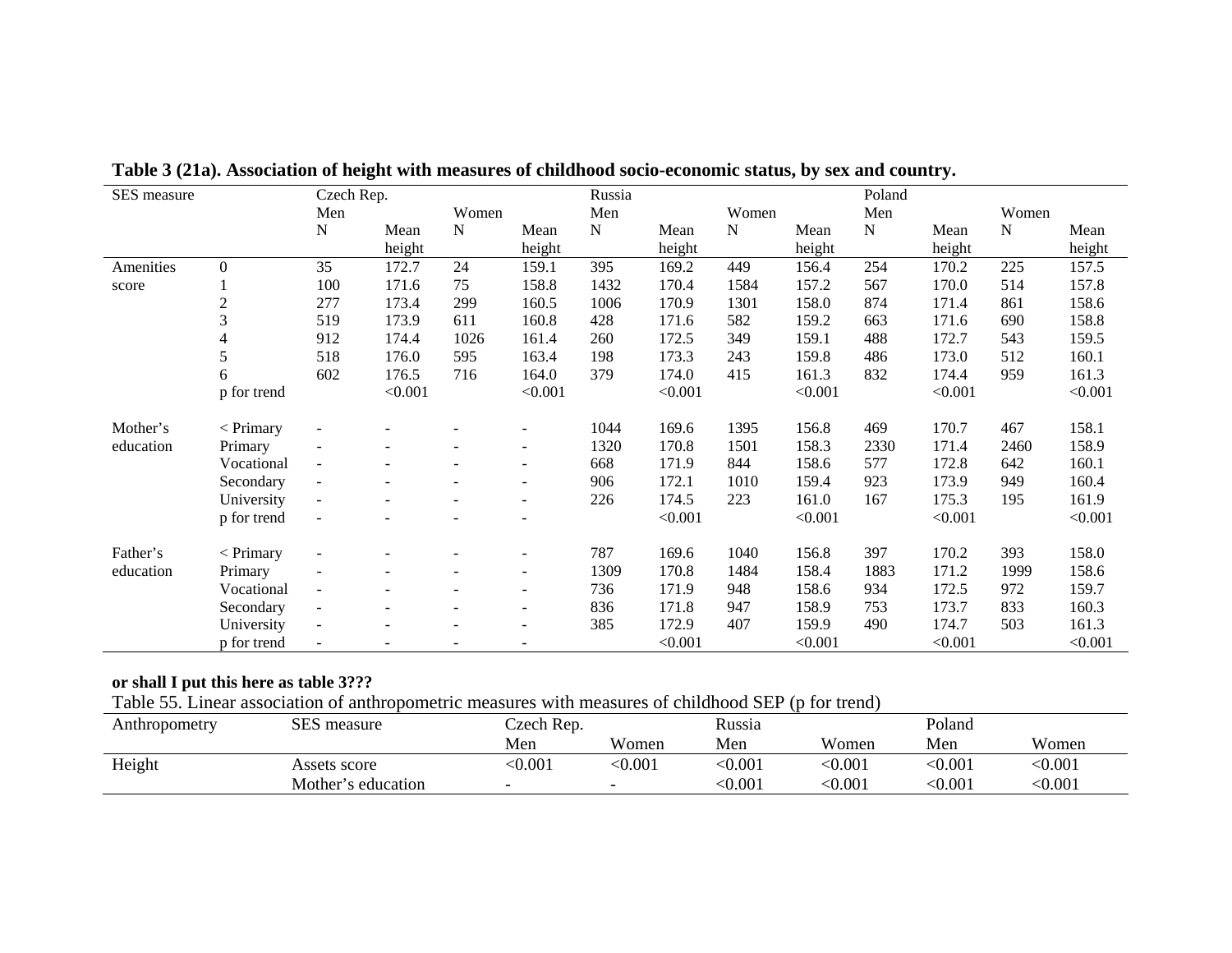|                     | Father's education |                              | $\overline{\phantom{0}}$ | < 0.001 | < 0.001 | < 0.001 | < 0.001 |
|---------------------|--------------------|------------------------------|--------------------------|---------|---------|---------|---------|
| Leg length          | Assets score       | < 0.001                      | < 0.001                  | < 0.001 | < 0.001 | < 0.001 | < 0.001 |
|                     | Mother's education | $\overline{\phantom{a}}$     | $\overline{\phantom{0}}$ | < 0.001 | < 0.001 | < 0.001 | < 0.001 |
|                     | Father's education | $\overline{\phantom{0}}$     | $\overline{\phantom{0}}$ | < 0.001 | < 0.001 | < 0.001 | < 0.001 |
| Trunk length        | Assets score       | < 0.001                      | < 0.001                  | < 0.001 | < 0.001 | < 0.001 | < 0.001 |
|                     | Mother's education | $\overline{\phantom{0}}$     | $\overline{\phantom{0}}$ | < 0.001 | < 0.001 | < 0.001 | < 0.001 |
|                     | Father's education | $\qquad \qquad \blacksquare$ | $\overline{\phantom{0}}$ | < 0.001 | < 0.001 | < 0.001 | < 0.001 |
| Leg to trunk length | Assets score       | 0.255                        | 0.032                    | 0.852   | < 0.001 | 0.044   | 0.849   |
| ratio               | Mother's education | $\overline{\phantom{a}}$     | -                        | 0.581   | 0.042   | 0.004   | 0.176   |
|                     | Father's education |                              |                          | 0.480   | 0.042   | 0.001   | 0.357   |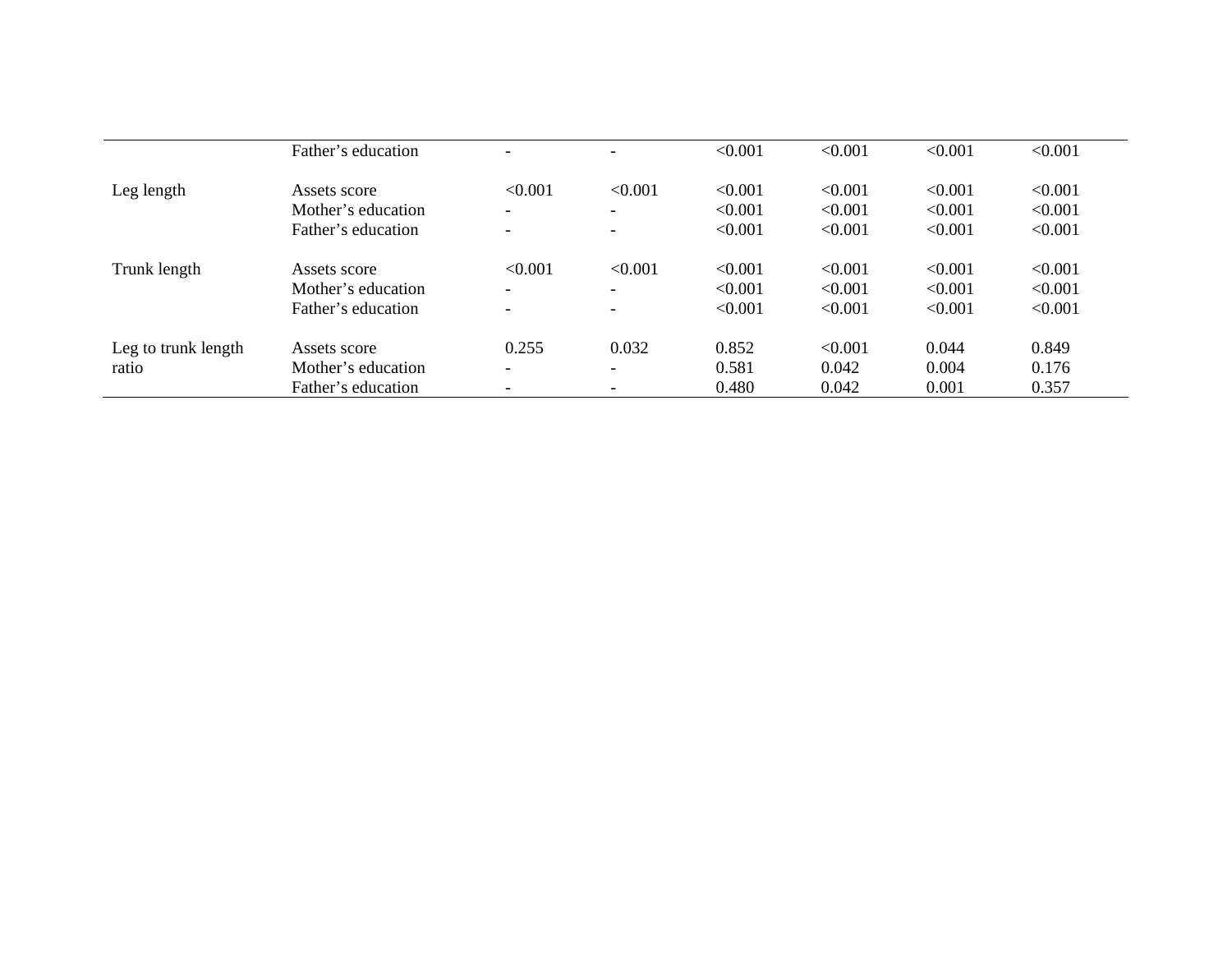| Sex   | Anthropometric      | Adjusted for      | Czech Rep.    |         | Russia         |         | Poland        |         |
|-------|---------------------|-------------------|---------------|---------|----------------|---------|---------------|---------|
|       | measure             |                   | ∗             |         | $\ast$         |         | $\ast$        |         |
| Men   | Height              | Age               | $0.39$ [0.09] | < 0.001 | $0.40$ [0.06]  | < 0.001 | $0.48$ [0.05] | < 0.001 |
|       |                     | Age, parent's ed. |               |         | $0.30$ [0.07]  | < 0.001 | $0.24$ [0.06] | < 0.001 |
|       | Leg length          | Age               | $0.20$ [0.07] | 0.003   | $0.22$ [0.05]  | < 0.001 | $0.30$ [0.04] | < 0.001 |
|       |                     | Age, parent's ed. |               |         | $0.18$ [0.05]  | < 0.001 | $0.15$ [0.04] | 0.001   |
|       | Trunk length        | Age               | $0.18$ [0.06] | 0.001   | $0.18$ [0.04]  | < 0.001 | $0.18$ [0.03] | < 0.001 |
|       |                     | Age, parent's ed. |               |         | $0.12$ [0.04]  | 0.002   | $0.10$ [0.03] | 0.004   |
|       | Leg to trunk length | Age               | $0.37$ [0.88] | 0.673   | $0.73$ [0.54]  | 0.171   | 1.52 [0.49]   | 0.002   |
|       | ratio†              | Age, parent's ed. |               |         | $0.89$ [0.57]  | 0.121   | $0.62$ [0.55] | 0.263   |
| Women | Height              | Age               | $0.43$ [0.09] | < 0.001 | $0.26$ [0.06]  | < 0.001 | $0.38$ [0.05] | < 0.001 |
|       |                     | Age, parent's ed. |               |         | $0.22$ [0.06]  | < 0.001 | $0.24$ [0.06] | < 0.001 |
|       | Leg length          | Age               | $0.29$ [0.06] | < 0.001 | $0.11$ [0.04]  | 0.009   | $0.25$ [0.04] | < 0.001 |
|       |                     | Age, parent's ed. |               |         | $0.09$ [0.04]  | 0.046   | $0.17$ [0.04] | < 0.001 |
|       | Trunk length        | Age               | $0.15$ [0.05] | 0.005   | $0.15$ [0.03]  | < 0.001 | $0.13$ [0.03] | < 0.001 |
|       |                     | Age, parent's ed. |               |         | $0.13$ [0.03]  | < 0.001 | $0.07$ [0.03] | 0.033   |
|       | Leg to trunk length | Age               | 1.84 [0.86]   | 0.033   | $-0.25$ [0.52] | 0.626   | $1.52$ [0.50] | 0.002   |
|       | ratio†              | Age, parent's ed. |               |         | $-0.29$ [0.55] | 0.594   | 1.33 [0.57]   | 0.021   |

**Table 4 (46c). Association of anthropometric measures with assets in childhood** 

\*regression coefficient [SE]

 $\dagger$  x10<sup>-3</sup>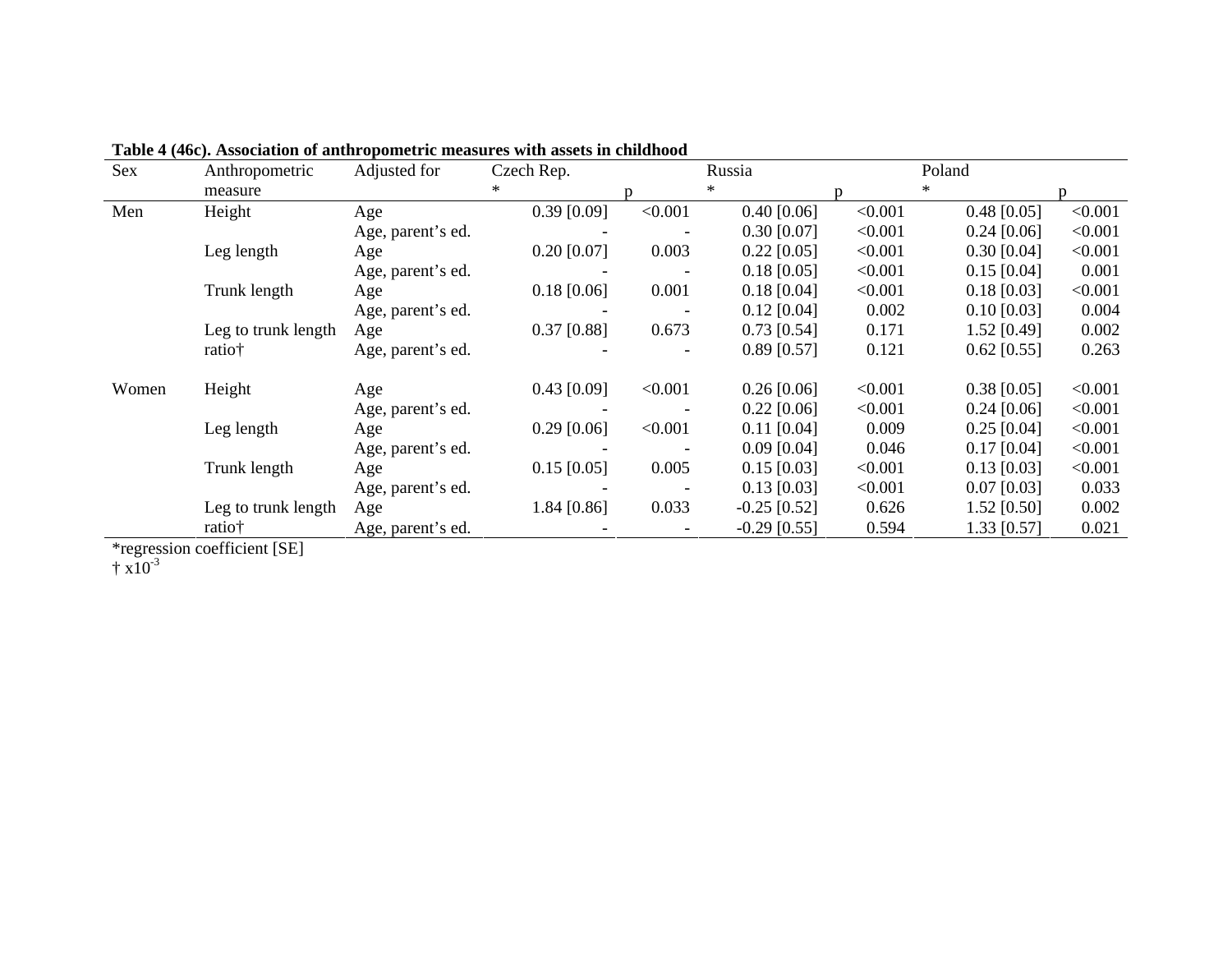| Sex   | Anthropo-    | Country | Adjusted for             | Father's educational level |                  |                |                |               | p for   |
|-------|--------------|---------|--------------------------|----------------------------|------------------|----------------|----------------|---------------|---------|
|       | metric       |         |                          | $\langle$ Primary*         | Primary          | Vocational*    | Secondary*     | University*   | trend   |
|       | measure      |         |                          |                            |                  |                |                |               |         |
| Men   | Height (cm)  | Russia  | Age                      | $-0.41$ [0.28]             | $\mathbf{0}$     | $0.95$ [0.29]  | $0.45$ [0.28]  | $1.71$ [0.36] | < 0.001 |
|       |              |         | Age, assets              | $-0.41$ [0.29]             | $\boldsymbol{0}$ | $0.84$ [0.30]  | $0.35$ [0.28]  | $1.31$ [0.38] | < 0.001 |
|       |              |         | Age, assets, mother's ed | $-0.03$ [0.30]             | $\boldsymbol{0}$ | $0.36$ [0.32]  | $-0.26$ [0.32] | $0.46$ [0.43] | 0.877   |
|       |              | Poland  | Age                      | $-0.47$ [0.33]             | $\boldsymbol{0}$ | $0.80$ [0.24]  | $2.00$ [0.26]  | $2.92$ [0.31] | < 0.001 |
|       |              |         | Age, assets              | $-0.46$ [0.35]             | $\boldsymbol{0}$ | $0.59$ [0.26]  | $1.59$ [0.29]  | $2.34$ [0.34] | < 0.001 |
|       |              |         | Age, assets, mother's ed | $-0.39$ [0.37]             | $\boldsymbol{0}$ | $0.52$ [0.27]  | $1.42$ [0.35]  | $2.10$ [0.45] | < 0.001 |
|       | Leg length   | Russia  | Age                      | $-0.06$ [0.20]             | $\boldsymbol{0}$ | $0.46$ [0.20]  | $0.16$ [0.20]  | $1.04$ [0.25] | < 0.001 |
|       | (cm)         |         | Age, assets              | $-0.08$ [0.20]             | $\boldsymbol{0}$ | $0.36$ [0.21]  | $0.08$ [0.20]  | $0.80$ [0.27] | 0.011   |
|       |              |         | Age, assets, mother's ed | $0.19$ [0.21]              | $\boldsymbol{0}$ | $0.01$ [0.22]  | $-0.36$ [0.22] | $0.18$ [0.30] | 0.351   |
|       |              | Poland  | Age                      | $-0.29$ [0.24]             | $\boldsymbol{0}$ | $0.37$ [0.18]  | $1.14$ [0.19]  | 1.92 [0.22]   | < 0.001 |
|       |              |         | Age, assets              | $-0.34$ [0.25]             | $\boldsymbol{0}$ | $0.24$ [0.19]  | $0.91$ [0.21]  | $1.54$ [0.25] | < 0.001 |
|       |              |         | Age, assets, mother's ed | $-0.26$ [0.27]             | $\boldsymbol{0}$ | $0.17$ [0.20]  | $0.76$ [0.25]  | $1.33$ [0.33] | < 0.001 |
|       | Trunk length | Russia  | Age                      | $-0.35$ [0.16]             | $\boldsymbol{0}$ | $0.49$ [0.16]  | $0.29$ [0.15]  | $0.66$ [0.20] | < 0.001 |
|       | (cm)         |         | Age, assets              | $-0.33$ [0.16]             | $\boldsymbol{0}$ | $0.48$ [0.16]  | $0.27$ [0.16]  | $0.52$ [0.21] | < 0.001 |
|       |              |         | Age, assets, mother's ed | $-0.22$ [0.17]             | $\boldsymbol{0}$ | $0.35$ [0.18]  | $0.10$ [0.18]  | $0.27$ [0.24] | 0.143   |
|       |              | Poland  | Age                      | $-0.18$ [0.19]             | $\boldsymbol{0}$ | $0.43$ [0.14]  | $0.86$ [0.15]  | $1.01$ [0.18] | < 0.001 |
|       |              |         | Age, assets              | $-0.13$ [0.20]             | $\boldsymbol{0}$ | $0.36$ [0.15]  | $0.68$ [0.16]  | $0.80$ [0.20] | < 0.001 |
|       |              |         | Age, assets, mother's ed | $-0.13$ [0.21]             | $\boldsymbol{0}$ | $0.34$ [0.15]  | $0.66$ [0.20]  | $0.77$ [0.26] | 0.001   |
| Women | Height (cm)  | Russia  | Age                      | $-0.62$ [0.24]             | $\boldsymbol{0}$ | $-0.07$ [0.24] | $-0.10$ [0.24] | $1.04$ [0.32] | < 0.001 |
|       |              |         | Age, assets              | $-0.55$ [0.24]             | $\boldsymbol{0}$ | $-0.11$ [0.24] | $0.16$ [0.25]  | $0.83$ [0.34] | 0.007   |
|       |              |         | Age, assets, mother's ed | $-0.39$ [0.25]             | $\boldsymbol{0}$ | $-0.31$ [0.26] | $-0.42$ [0.28] | $0.48$ [0.38] | 0.412   |
|       |              | Poland  | Age                      | $-0.19$ [0.31]             | $\boldsymbol{0}$ | $0.70$ [0.22]  | $1.28$ [0.23]  | $2.12$ [0.28] | < 0.001 |
|       |              |         | Age, assets              | $-0.19$ [0.32]             | $\boldsymbol{0}$ | $0.33$ [0.24]  | $0.86$ [0.26]  | $1.53$ [0.32] | < 0.001 |
|       |              |         | Age, assets, mother's ed | $-0.15$ [0.34]             | $\boldsymbol{0}$ | $0.30$ [0.25]  | $0.77$ [0.32]  | 1.40 $[0.43]$ | 0.002   |
|       | Leg length   | Russia  | Age                      | $-0.29$ [0.17]             | $\boldsymbol{0}$ | $-0.10$ [0.17] | $-0.14$ [0.18] | $0.56$ [0.24] | 0.029   |
|       | (cm)         |         | Age, assets              | $-0.24$ [0.17]             | $\boldsymbol{0}$ | $-0.09$ [0.18] | $-0.14$ [0.18] | $0.52$ [0.25] | 0.082   |
|       |              |         | Age, assets, mother's ed | $-0.14$ [0.18]             | $\boldsymbol{0}$ | $-0.24$ [0.19] | $-0.32$ [0.21] | $0.27$ [0.28] | 0.836   |
|       |              | Poland  | Age                      | $0.08$ [0.24]              | $\boldsymbol{0}$ | $0.36$ [0.17]  | $0.64$ [0.18]  | $1.46$ [0.21] | < 0.001 |
|       |              |         | Age, assets              | $0.13$ [0.25]              | $\theta$         | $0.09$ [0.18]  | $0.34$ [0.20]  | $1.05$ [0.24] | < 0.001 |

**Table 5 (45b). Age and asset adjusted association of anthropometric measures with father's education**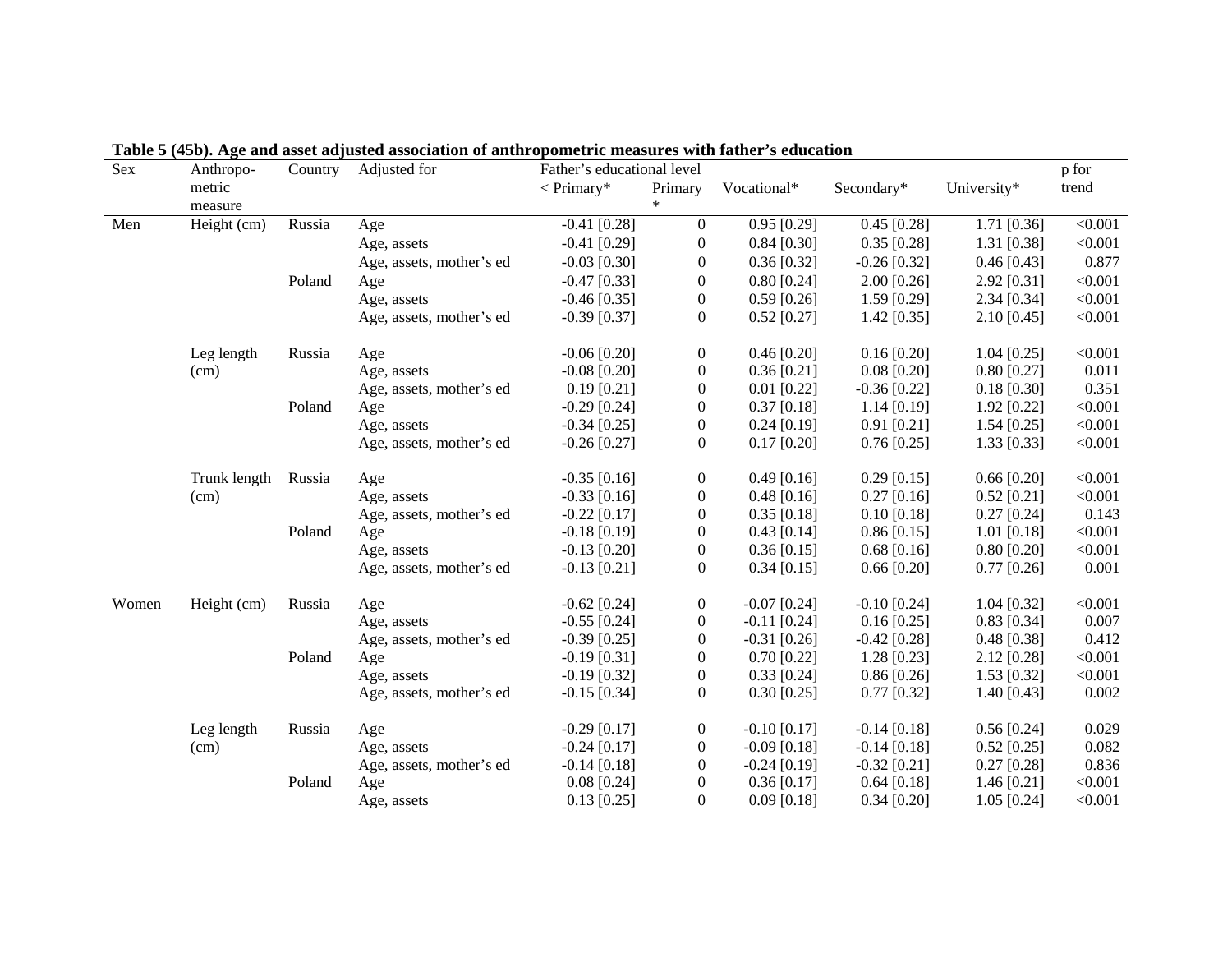|              |        | Age, assets, mother's ed | $0.22$ [0.26]  | $\theta$ | $0.03$ [0.19]  | $0.19$ [0.24]  | $0.82$ [0.32] | 0.107   |
|--------------|--------|--------------------------|----------------|----------|----------------|----------------|---------------|---------|
| Trunk length | Russia | Age                      | $-0.33$ [0.13] |          | $0.03$ [0.13]  | $0.04$ [0.13]  | $0.47$ [0.18] | < 0.001 |
| (cm)         |        | Age, assets              | $-0.30$ [0.13] |          | $-0.02$ [0.13] | $-0.02$ [0.14] | $0.31$ [0.18] | 0.009   |
|              |        | Age, assets, mother's ed | $-0.25$ [0.14] | 0        | $-0.07$ [0.14] | $-0.10$ [0.15] | $0.20$ [0.20] | 0.222   |
|              | Poland | Age                      | $-0.27$ [0.18] |          | $0.34$ [0.13]  | $0.64$ [0.13]  | $0.66$ [0.16] | < 0.001 |
|              |        | Age, assets              | $-0.32$ [0.18] | 0        | $0.24$ [0.14]  | $0.52$ [0.15]  | $0.48$ [0.18] | < 0.001 |
|              |        | Age, assets, mother's ed | $-0.37$ [0.20] |          | $0.27$ [0.14]  | $0.58$ [0.18]  | $0.58$ [0.24] | 0.001   |
|              |        |                          |                |          |                |                |               |         |

\*regression coefficient [SE]

 $\dagger$  x10<sup>-3</sup>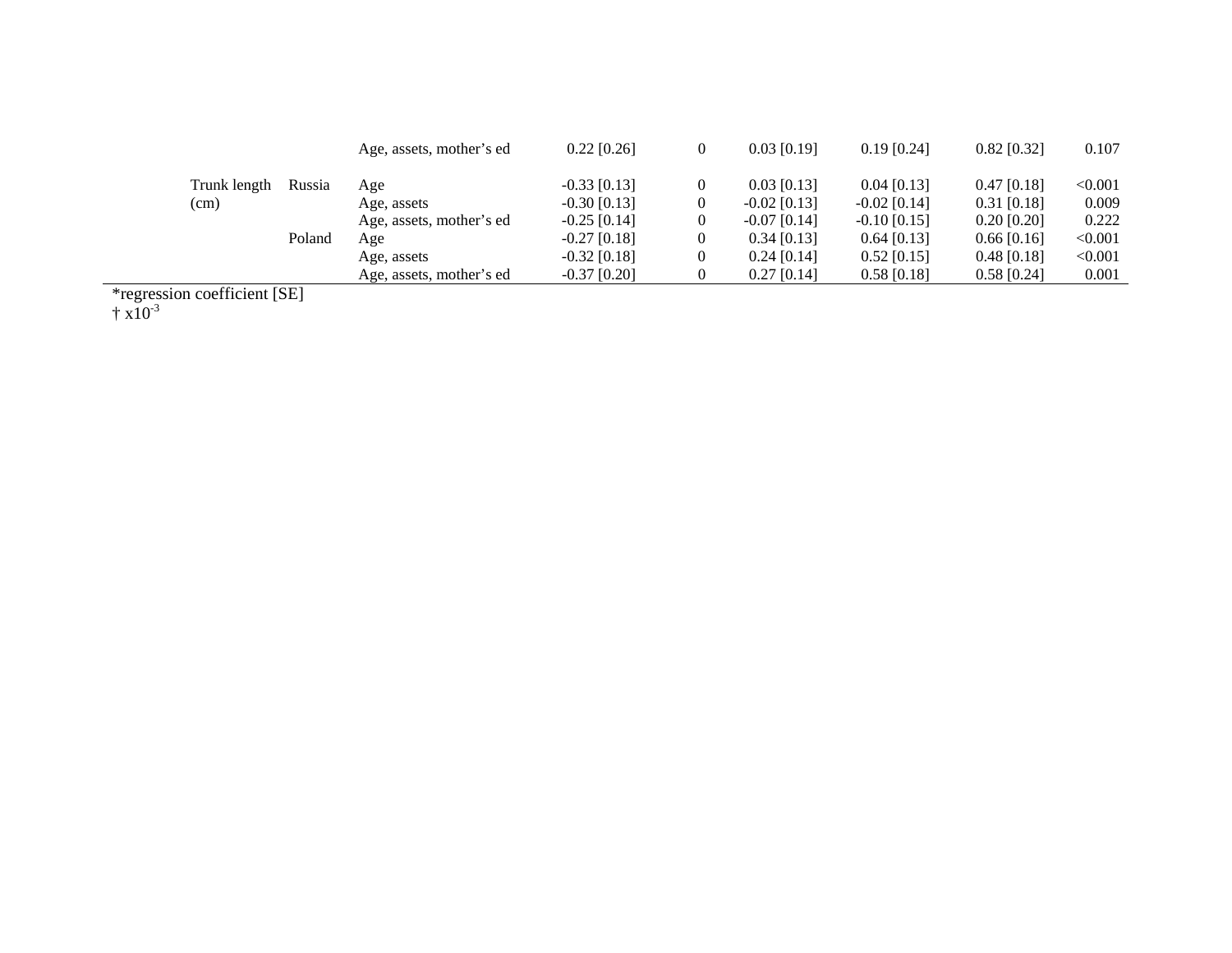| Sex   | Anthropo-    | Country | Adjusted for              | Father's educational level |                  |                |                |               | p for   |
|-------|--------------|---------|---------------------------|----------------------------|------------------|----------------|----------------|---------------|---------|
|       | metric       |         |                           | $\langle$ Primary*         | Primary*         | Vocational*    | Secondary*     | University*   | trend   |
|       | measure      |         |                           |                            |                  |                |                |               |         |
| Men   | Height (cm)  | Russia  | Age                       | $-0.38$ [0.26]             | $\boldsymbol{0}$ | $0.70$ [0.30]  | $0.77$ [0.27]  | $3.17$ [0.45] | < 0.001 |
|       |              |         | Age, assets               | $-0.34$ [0.27]             | $\boldsymbol{0}$ | $0.48$ [0.31]  | $0.72$ [0.28]  | $2.82$ [0.47] | < 0.001 |
|       |              |         | Age, assets, father's ed. | $-0.32$ [0.29]             | $\boldsymbol{0}$ | $0.42$ [0.33]  | $0.72$ [0.31]  | 2.77 [0.52]   | < 0.001 |
|       |              | Poland  | Age                       | $-0.27$ [0.31]             | $\boldsymbol{0}$ | $0.69$ [0.28]  | $1.85$ [0.24]  | 3.08 [0.49]   | < 0.001 |
|       |              |         | Age, assets               | $-0.24$ [0.32]             | $\boldsymbol{0}$ | $0.42$ [0.30]  | $1.31$ [0.27]  | 2.47 [0.52]   | < 0.001 |
|       |              |         | Age, assets, father's ed. | $0.26$ [0.34]              | $\boldsymbol{0}$ | $-0.06$ [0.32] | $0.28$ [0.35]  | $0.95$ [0.61] | 0.441   |
|       | Leg length   | Russia  | Age                       | $-0.20$ [0.18]             | $\boldsymbol{0}$ | $0.23$ [0.21]  | $0.37$ [0.19]  | 2.02 [0.31]   | < 0.001 |
|       | (cm)         |         | Age, assets               | $-0.20$ [0.19]             | $\boldsymbol{0}$ | $0.10$ [0.22]  | $0.34$ [0.19]  | $1.82$ [0.33] | < 0.001 |
|       |              |         | Age, assets, father's ed. | $-0.24$ [0.20]             | $\boldsymbol{0}$ | $0.12$ [0.23]  | $0.44$ [0.22]  | 1.92 [0.36]   | < 0.001 |
|       |              | Poland  | Age                       | $-0.02$ [0.22]             | $\boldsymbol{0}$ | $0.37$ [0.21]  | $1.18$ [0.17]  | $2.19$ [0.35] | < 0.001 |
|       |              |         | Age, assets               | $-0.05$ [0.23]             | $\boldsymbol{0}$ | $0.19$ [0.22]  | $0.88$ [0.19]  | $1.72$ [0.38] | < 0.001 |
|       |              |         | Age, assets, father's ed. | $0.26$ [0.24]              | $\boldsymbol{0}$ | $-0.09$ [0.23] | $0.29$ [0.25]  | $0.84$ [0.44] | 0.323   |
|       | Trunk length | Russia  | Age                       | $-0.18$ [0.14]             | $\mathbf{0}$     | $0.47$ [0.16]  | $0.39$ [0.15]  | $1.15$ [0.25] | < 0.001 |
|       | (cm)         |         | Age, assets               | $-0.14$ [0.15]             | $\boldsymbol{0}$ | $0.39$ [0.17]  | $0.38$ [0.15]  | $1.00$ [0.26] | < 0.001 |
|       |              |         | Age, assets, father's ed. | $-0.07$ [0.16]             | $\boldsymbol{0}$ | $0.30$ [0.18]  | $0.28$ [0.17]  | $0.85$ [0.29] | 0.011   |
|       |              | Poland  | Age                       | $-0.25$ [0.17]             | $\boldsymbol{0}$ | $0.32$ [0.16]  | $0.67$ [0.14]  | $0.89$ [0.28] | < 0.001 |
|       |              |         | Age, assets               | $-0.19$ [0.18]             | $\boldsymbol{0}$ | $0.23$ [0.17]  | $0.43$ [0.15]  | $0.75$ [0.29] | < 0.001 |
|       |              |         | Age, assets, father's ed. | $0.01$ [0.19]              | $\overline{0}$   | $0.04$ [0.18]  | $-0.02$ [0.20] | $0.12$ [0.35] | 0.928   |
| Women | Height (cm)  | Russia  | Age                       | $-0.44$ [0.22]             | $\boldsymbol{0}$ | $-0.07$ [0.25] | $0.34$ [0.24]  | $1.77$ [0.42] | < 0.001 |
|       |              |         | Age, assets               | $-0.44$ [0.22]             | $\boldsymbol{0}$ | $-0.22$ [0.25] | $0.19$ [0.24]  | $1.46$ [0.44] | 0.001   |
|       |              |         | Age, assets, father's ed. | $-0.30$ [0.24]             | $\boldsymbol{0}$ | $-0.37$ [0.27] | $-0.01$ [0.28] | $1.23$ [0.47] | 0.080   |
|       |              | Poland  | Age                       | $-0.37$ [0.29]             | $\boldsymbol{0}$ | $0.80$ [0.25]  | $1.07$ [0.22]  | $2.29$ [0.42] | < 0.001 |
|       |              |         | Age, assets               | $-0.32$ [0.30]             | $\boldsymbol{0}$ | $0.38$ [0.27]  | $0.55$ [0.25]  | $1.83$ [0.45] | < 0.001 |
|       |              |         | Age, assets, father's ed. | $0.00$ [0.32]              | $\overline{0}$   | $0.05$ [0.29]  | $-0.15$ [0.32] | $0.89$ [0.53] | 0.634   |
|       | Leg length   | Russia  | Age                       | $-0.19$ [0.16]             | $\boldsymbol{0}$ | $0.10$ [0.18]  | $0.22$ [0.17]  | $0.89$ [0.31] | 0.002   |
|       | (cm)         |         | Age, assets               | $-0.19$ [0.16]             | $\boldsymbol{0}$ | $-0.15$ [0.19] | $0.15$ [0.18]  | $0.79$ [0.32] | 0.013   |
|       |              |         | Age, assets, father's ed. | $-0.14$ [0.18]             | $\boldsymbol{0}$ | $-0.19$ [0.20] | $0.09$ [0.20]  | $0.72$ [0.34] | 0.113   |
|       |              | Poland  | Age                       | $-0.04$ [0.22]             | $\boldsymbol{0}$ | $0.42$ [0.19]  | $0.76$ [0.16]  | $1.61$ [0.32] | < 0.001 |
|       |              |         | Age, assets               | $0.07$ [0.23]              | $\mathbf{0}$     | $0.09$ [0.21]  | $0.43$ [0.19]  | $1.34$ [0.34] | 0.001   |

| Table 6 (53). Age and asset adjusted association of anthropometric measures with mother's education |  |  |  |
|-----------------------------------------------------------------------------------------------------|--|--|--|
|                                                                                                     |  |  |  |
|                                                                                                     |  |  |  |
|                                                                                                     |  |  |  |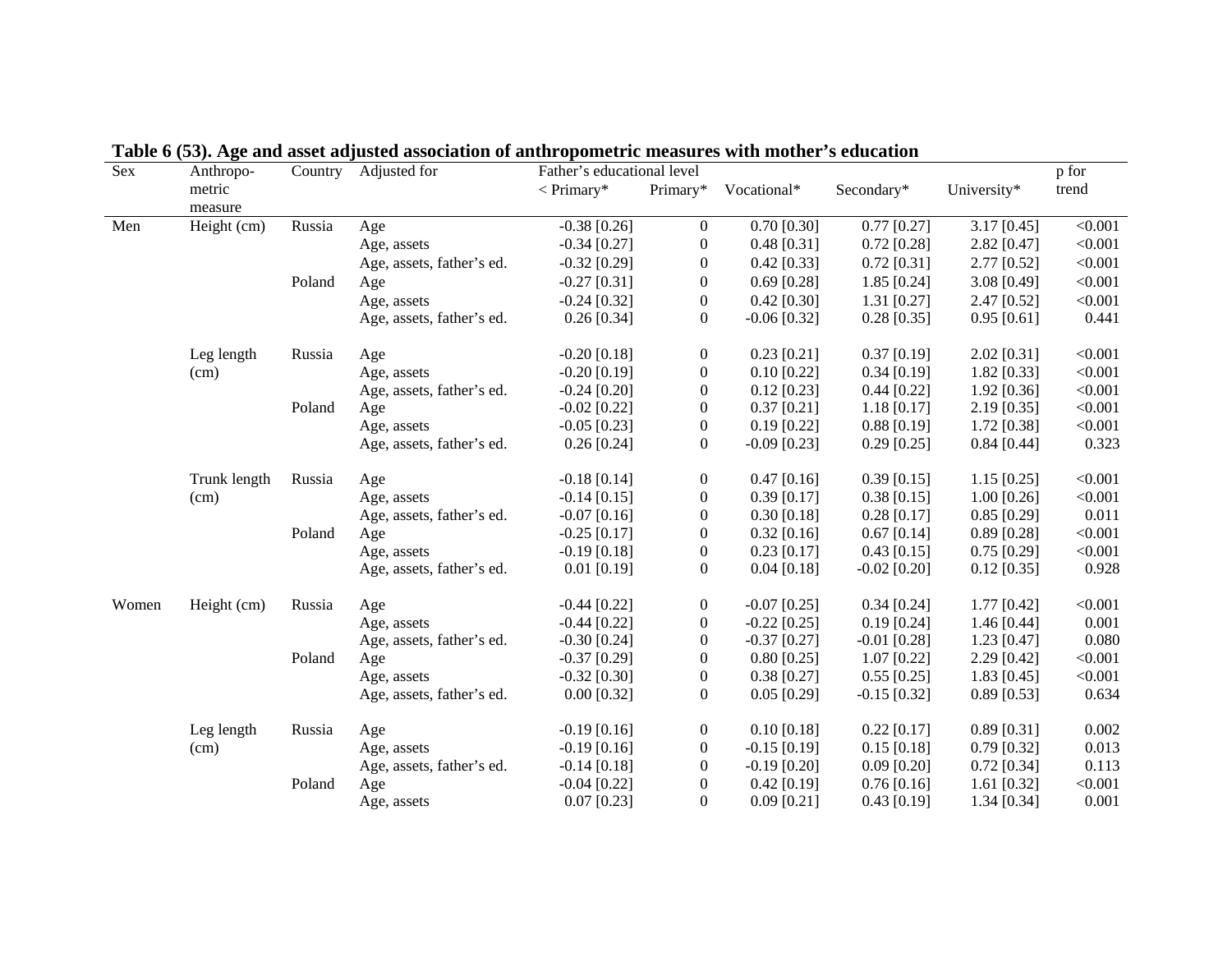|              |        | Age, assets, father's ed. | $0.18$ [0.24]  |   | $-0.06$ [0.22] | $0.14$ [0.25]  | $0.96$ [0.40]  | 0.288   |
|--------------|--------|---------------------------|----------------|---|----------------|----------------|----------------|---------|
| Trunk length | Russia | Age                       | $-0.25$ [0.12] |   | $0.04$ [0.14]  | $0.12$ [0.13]  | $0.87$ [0.23]  | < 0.001 |
| (cm)         |        | Age, assets               | $-0.24$ [0.12] | 0 | $-0.07$ [0.14] | $0.04$ [0.13]  | $0.67$ [0.24]  | 0.003   |
|              |        | Age, assets, father's ed. | $-0.16$ [0.13] | 0 | $-0.18$ [0.15] | $-0.10$ [0.15] | $0.51$ [0.26]  | 0.283   |
|              | Poland | Age                       | $-0.34$ [0.16] |   | $0.38$ [0.14]  | $0.32$ [0.12]  | $0.68$ [0.24]  | < 0.001 |
|              |        | Age, assets               | $-0.38$ [0.17] | 0 | $0.29$ [0.15]  | $0.12$ [0.14]  | $0.48$ [0.26]  | 0.006   |
|              |        | Age, assets, father's ed. | $-0.18$ [0.18] |   | $0.11$ [0.16]  | $-0.29$ [0.18] | $-0.08$ [0.30] | 0.560   |
|              |        |                           |                |   |                |                |                |         |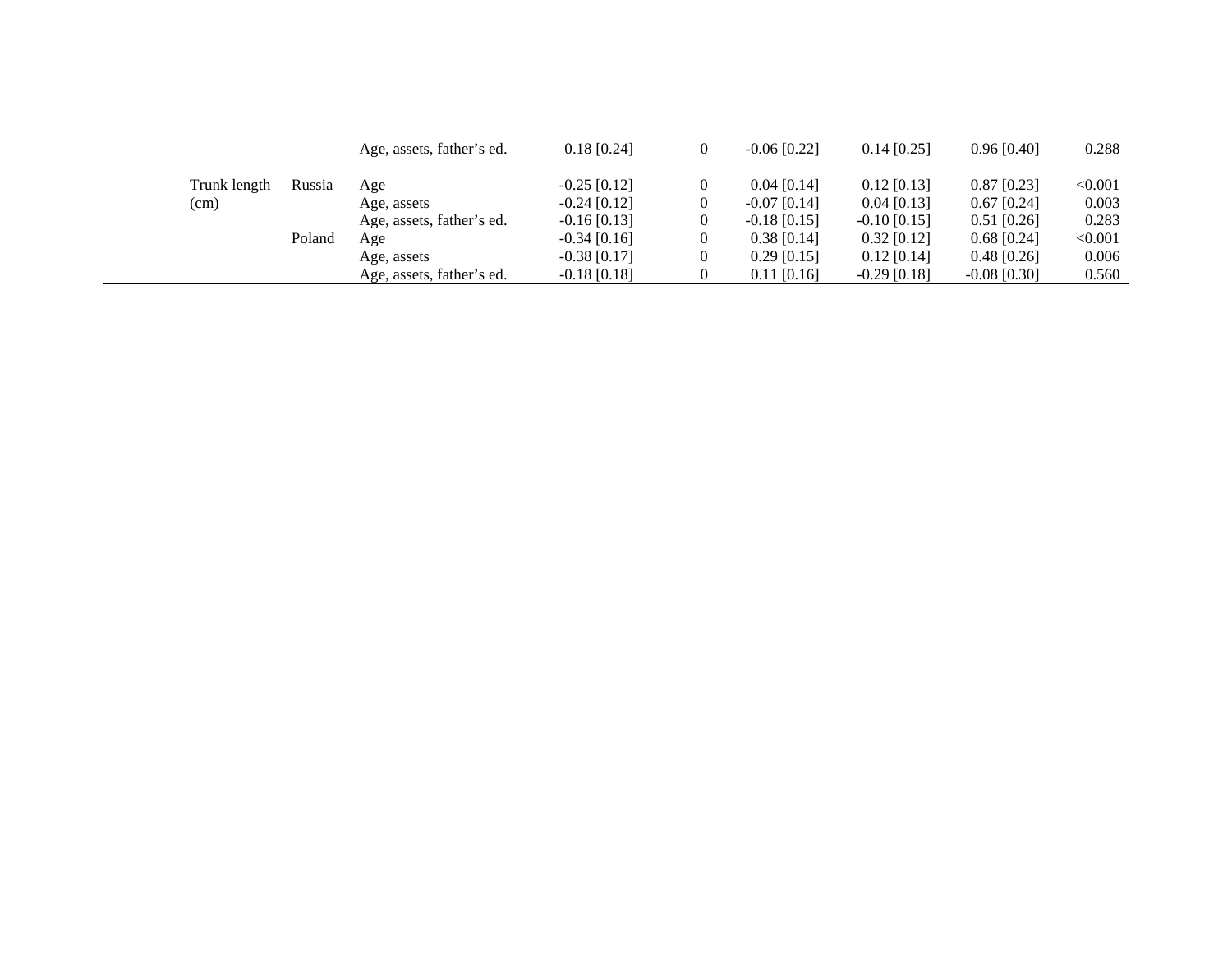#### Reference List

- 1. Kuh DL,.Wadsworth M. Parental Height Childhood Environment and Subsequent Adult Height in A National Birth Cohort. *Int.J.Epidemiol.* 1989;**18**:663-8.
- 2. Li L, Manor O, Power C. Early environment and child-to-adult growth trajectories in the 1958 British birth cohort. *Am J Clin Nutr* 2004;**80**:185-92.
- 3. Nystrom Peck AM,.Vagero DH. Adult Body Height and Childhood Socioeconomic Group in the Swedish Population. *J Epidemiol Community Health* 1987;**41**:333-7.
- 4. Kuh DL, Power C, Rodgers B. Secular Trends in Social-Class and Sex-Differences in Adult Height. *Int.J.Epidemiol.* 1991;**20**:1001-9.
- 5. Walker M, Shaper AG, Wannamethee G. Height and Social-Class in Middle-Aged British Men. *J Epidemiol Community Health* 1988;**42**:299-303.
- 6. Gigante DP, Horta BL, Lima RC, Barros FC, Victora CG. Early life factors are determinants of female height at age 19 years in a population-based birth cohort (Pelotas, Brazil). *Journal of Nutrition* 2006;**136**:473-8.
- 7. Monteiro CA, Benicio MHD, Gouveia ND. Secular Growth Trends in Brazil Over 3 Decades. *Annals of Human Biology* 1994;**21**:381-90.
- 8. Nystrom Peck AM,.Lundberg O. Short stature as an effect of economic and social conditions in childhood. *Social Science & Medicine* 1995;**41**:733-8.
- 9. Cole TJ. Secular trends in growth. *Proceedings of the Nutrition Society* 2000;**59**:317-24.
- 10. Billewicz WZ, Thomson AM, Fellowes HM. A Longitudinal-Study of Growth in Newcastle-Upon-Tyne Adolescents. *Annals of Human Biology* 1983;**10**:125-33.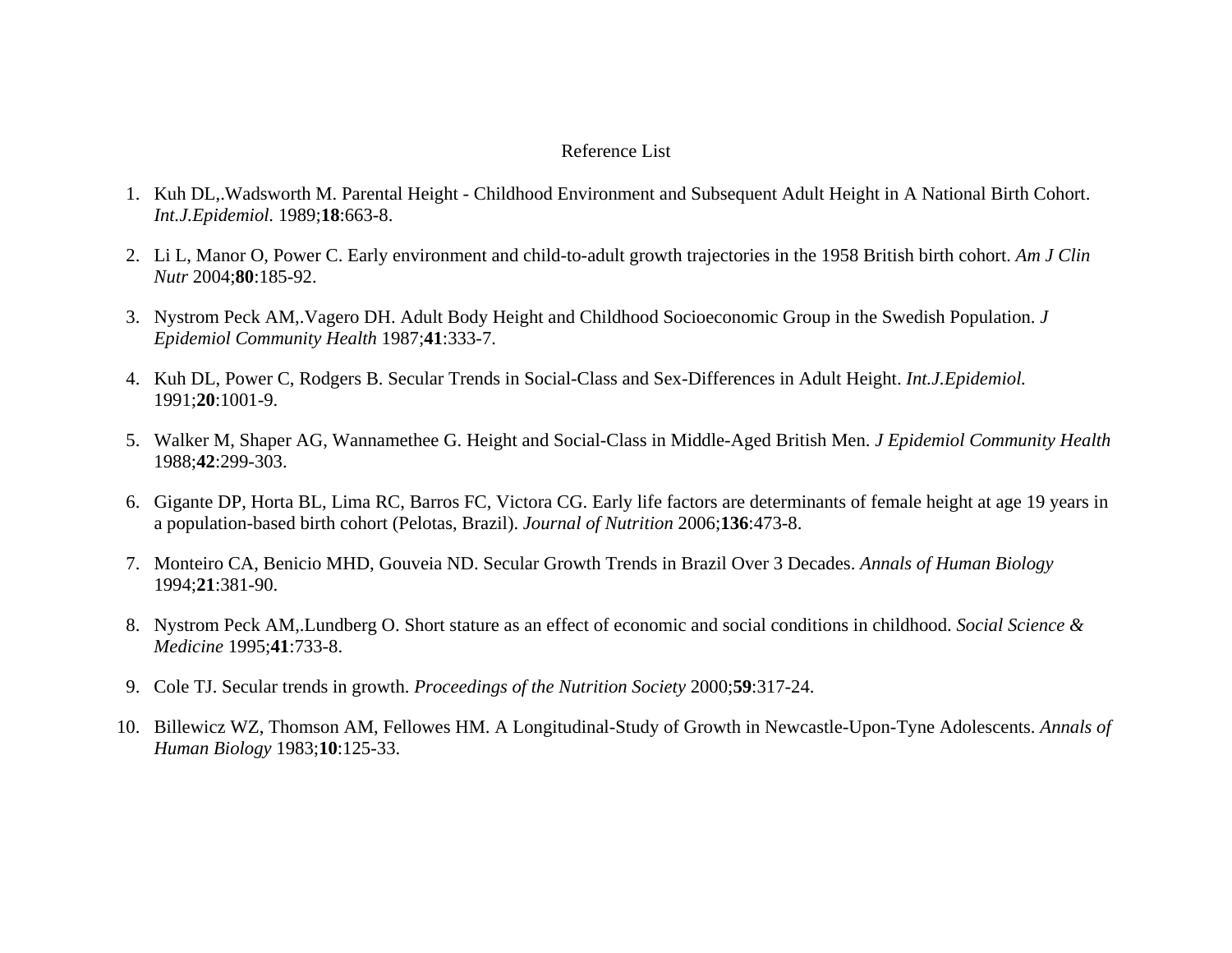- 11. Davey Smith G, Hart C, Upton M, Hole D, Gillis C, Watt G *et al*. Height and risk of death among men and women: aetiological implications of associations with cardiorespiratory disease and cancer mortality. *J Epidemiol Community Health* 2000;**54**:97- 103.
- 12. Greig M, Pemberton J, Hay I, MacKenzie G. A prospective study of the development of coronary heart disease in a group of 1202 middle-aged men. *J Epidemiol Community Health* 1980;**34**:23-30.
- 13. Notkola V, Punsar S, Karvonen MJ, Haapakoski J. Socio-economic conditions in childhood and mortality and morbidity caused by coronary heart disease in adulthood in rural Finland. *Social Science & Medicine* 1985;**21**:517-23.
- 14. Hebert PR, Rich-Edwards JW, Manson JE, Ridker PM, Cook NR, O'Connor GT *et al*. Height and incidence of cardiovascular disease in male physicians. *Circulation* 1993;**88**:1437-43.
- 15. Nystrom Peck AM,.Vagero D. Adult body height, self perceived health and mortality in the Swedish population. *J Epidemiol Community Health* 1989;**43**:380-4.
- 16. Palmer JR, Rosenberg L, Shapiro S. Stature and the risk of myocardial infarction in women. *Am.J.Epidemiol.* 1990;**132**:27-32.
- 17. Walker M, Shaper A, Phillips A, Cook D. Short stature, lung function and risk of a heart attack. *Int.J.Epidemiol.* 1989;**18**:602-6.
- 18. Wamala SP, Mittleman MA, Horsten M, Schenck-Gustafsson K, Orth-Gomer K. Short stature and prognosis of coronary heart disease in women. *Journal of Internal Medicine* 1999;**245**:557.
- 19. Marmot MG, Shipley MJ, Rose G. Inequalities in Death Specific explanations of a general pattern? *The Lancet* 1984;**323**:1003- 6.
- 20. Silventoinen K, Kaprio J, Koskenvuo M, Lahelma E. The association between body height and coronary heart disease among Finnish twins and singletons. *Int.J.Epidemiol.* 2003;**32**:78-82.
- 21. Davey Smith G, Greenwood R, Gunnell D, Sweetnam P, Yarnell J, Elwood P. Leg length, insulin resistance, and coronary heart disease risk: The Caerphilly Study. *J Epidemiol Community Health* 2001;**55**:867-72.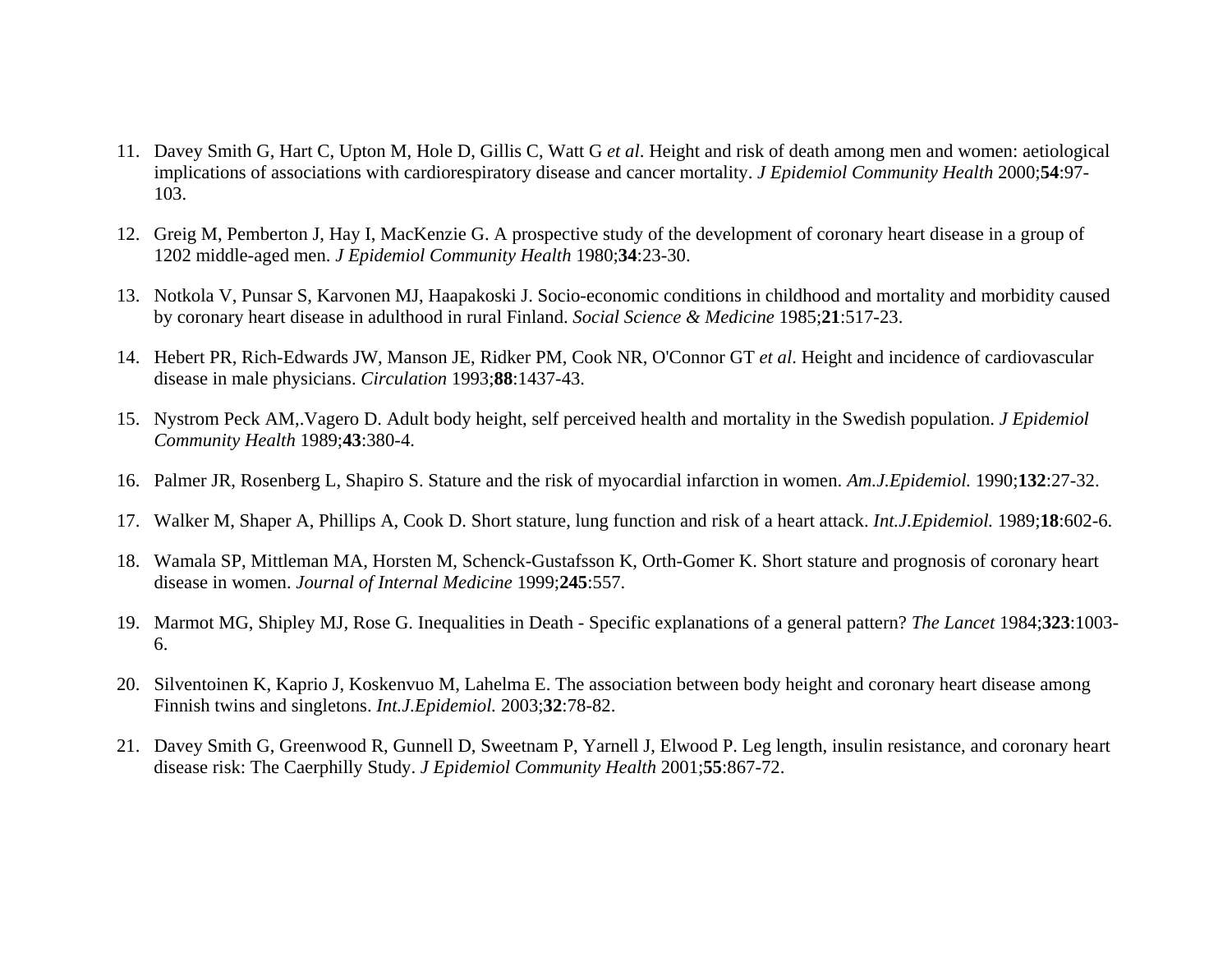- 22. Gunnell DJ, Davey Smith G, Frankel S, Nanchahal K, Braddon FE, Pemberton J *et al*. Childhood leg length and adult mortality: follow up of the Carnegie (Boyd Orr) Survey of Diet and Health in Pre-war Britain. *J Epidemiol Community Health* 1998;**52**:142-52.
- 23. Langenberg C, Hardy R, Breeze E, Kuh D, Wadsworth MEJ. Influence of short stature on the change in pulse pressure, systolic and diastolic blood pressure from age 36 to 53 years: an analysis using multilevel models. *Int.J.Epidemiol.* 2005;**34**:905-13.
- 24. Gunnell DJ, Whitley E, Upton MN, McConnachie A, Davey Smith G, Watt GCM. Associations of height, leg length, and lung function with cardiovascular risk factors in the Midspan Family Study. *J Epidemiol Community Health* 2003;**57**:141-6.
- 25. Wadsworth MEJ, Hardy RJ, Paul AA, Marshall SF, Cole TJ. Leg and trunk length at 43 years in relation to childhood health, diet and family circumstances; evidence from the 1946 national birth cohort. *Int.J.Epidemiol.* 2002;**31**:383-90.
- 26. Wamala SP, Lynch J, Kaplan GA. Women's exposure to early and later life socioeconomic disadvantage and coronary heart disease risk: the Stockholm Female Coronary Risk Study. *Int.J.Epidemiol.* 2001;**30**:275-84.
- 27. Lawlor DA, Davey Smith G, Ebrahim S. Association Between Childhood Socioeconomic Status and Coronary Heart Disease Risk Among Postmenopausal Women: Findings From the British Women's Heart and Health Study. *Am J Public Health* 2004;**94**:1386-92.
- 28. Bartley M, Sacker A, Firth D, Fitzpatrick R. Understanding social variation in cardiovascular risk factors in women and men: the advantage of theoretically based measures. *Social Science & Medicine* 1999;**49**:831-45.
- 29. Sparen P, Vagero D, Shestov D, Plavinskaja S, Parfenova N, Hoptiar V *et al*. Long term mortality after severe starvation during the siege of Leningrad: prospective cohort study. *BMJ* 2004;**328**:11.
- 30. Davey Smith G, Lynch J. Life course approaches to socioeconomic differentials in health. In Kuh D, Ben-Shlomo Y, eds. *A life course approach to chronic disease epidemiology*, pp 77-115. Oxford: Oxford University Press, 2004.
- 31. Davey Smith G, McCarron P, Okasha M, McEwen J. Social circumstances in childhood and cardiovascular disease mortality: prospective observational study of Glasgow University students. *J Epidemiol Community Health* 2001;**55**:340-1.